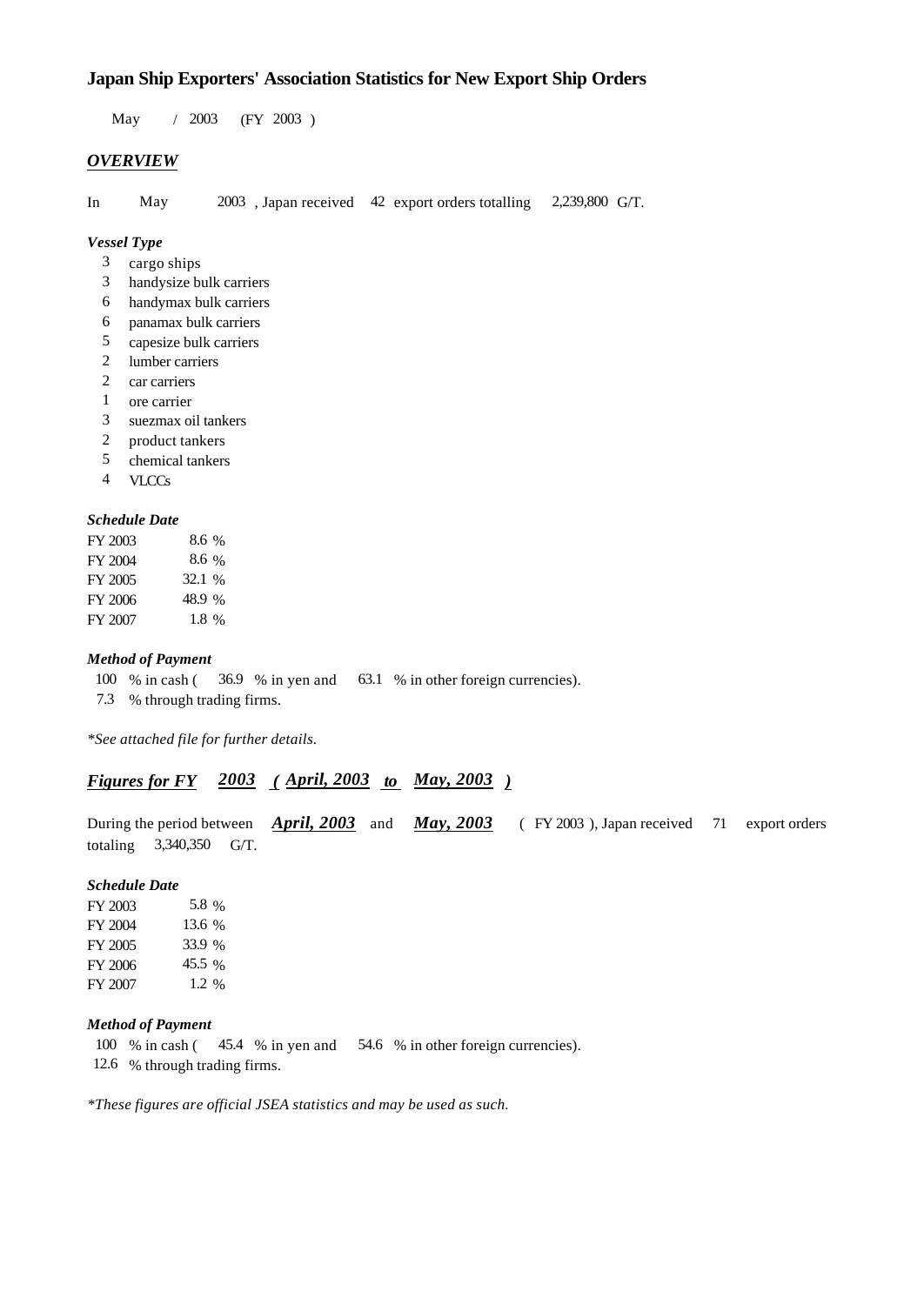# New Export Orders Placed in May 2003 (FY 2003) Based on Fiscal Year

| Description              |                | Apr $02$ to Mar $03$ |     | Apr 02 to Jan 03 |          | Feb 2003 |     | Mar 2003  |     | Apr 2003 |                 | May 2003  |     | Apr 03 to May 03 |     | Jan 03 to May 03 |  |
|--------------------------|----------------|----------------------|-----|------------------|----------|----------|-----|-----------|-----|----------|-----------------|-----------|-----|------------------|-----|------------------|--|
|                          | N <sub>o</sub> | G/T                  | No. | G/T              | No.      | G/T      | No. | G/T       | No. | G/T      | N <sub>o</sub>  | G/T       | No. | G/T              | No. | G/T              |  |
| <b>General Cargos</b>    | 14             | 475,900              | 10  | 101.900          | ΩI       |          |     | 374,000   |     |          |                 | 21,400    |     | 21.400           |     | 395,400          |  |
| <b>Bulk Carriers</b>     | 251            | 10,746,210           | 198 | 8,507,410        | 18       | 716.900  | 35  | 1,521,900 | 22  | 916,800  | 25              | 1,244,100 | 47  | 2,160,900        | 119 | 5,311,700        |  |
| Tankers                  |                | 3,886,550            | 60  | 3,224,750        | 8        | 521,350  |     | 140,450   |     | 183,750  | 14              | 974,300   | 21  | 1,158,050        | 44  | 2,521,850        |  |
| <b>Combined Carriers</b> |                |                      |     |                  | $\Omega$ |          |     |           |     |          |                 |           |     |                  |     |                  |  |
| Others                   |                |                      |     |                  |          |          |     |           |     |          |                 |           |     |                  |     |                  |  |
| Total                    | 336            | 15,108,660           | 268 | 11,834,060       | 26       | .238,250 | 42  | 2,036,350 | 29  | .100,550 | 42 <sup>1</sup> | 2,239,800 | 71  | 3,340,350        | 170 | 8,228,950        |  |
| FY 2002 / FY2003 (%)     |                | $*144.9$             |     | 133.9            |          | 564.9    |     | 148.7     |     | 122.8    |                 | 271.7     |     | 194.1            |     | $** 228.5$       |  |
| In CGT                   |                | 7,288,257            |     | 5,703,180        |          | 582,902  |     | 1,002,175 |     | 604,820  |                 | 936,741   |     | 1,541,561        |     | 3,841,583        |  |

JSEA (June 2003)

*Figures for shipbulding orders of 500 G/T and over for export as steel vessels placed with JSEA members are covered.*

\*FY 2001/FY2002

\*\*Calender Year 2002/2003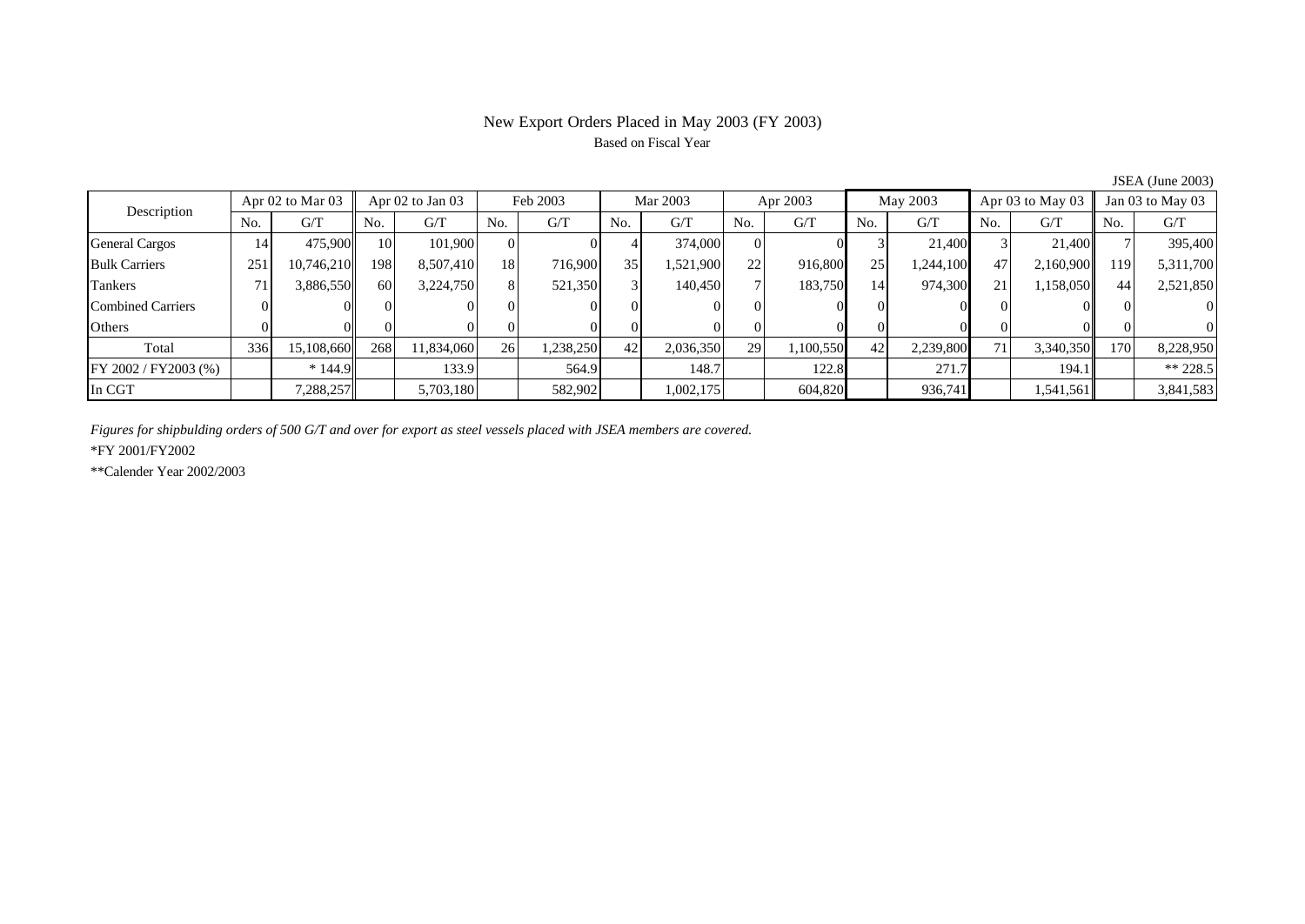# Export Ships Delivered in May 2003 (FY 2003) Based on Fiscal Year

|                          |                      |            |                  |           |                 |           |          |           |          |         |          |         |                      |           |                  | $50.111$ , $50.110$ $\pm 0.05$ , |
|--------------------------|----------------------|------------|------------------|-----------|-----------------|-----------|----------|-----------|----------|---------|----------|---------|----------------------|-----------|------------------|----------------------------------|
| Description              | Apr $02$ to Mar $03$ |            | Apr 02 to Jan 03 |           | Feb 2003        |           | Mar 2003 |           | Apr 2003 |         | May 2003 |         | Apr $03$ to May $03$ |           | Jan 03 to May 03 |                                  |
|                          | No.                  | G/T        | No.              | G/T       | No.             | G/T       | No.      | G/T       | No.      | G/T     | No.      | G/T     | N <sub>o</sub>       | G/T       | No.              | G/T                              |
| <b>General Cargos</b>    | 31                   | 1,092,204  | 23               | 900.511   |                 | 119.706   |          | 71.987    |          | 82,749  |          | 143,732 | 61                   | 226,481   | 15               | 496,174                          |
| <b>Bulk Carriers</b>     | 124                  | 4,637,434  | 97               | 3,544,377 | 13 <sub>1</sub> | 514,541   | 14       | 578,516   | 10       | 326,120 |          | 404,217 | 18                   | 730,337   | 56               | 2,206,983                        |
| Tankers                  | 72                   | 4,678,657  | 53               | 3,655,420 | 10              | 506,702   | $\Omega$ | 516,535   |          | 207,302 | 61       | 341,972 | 11                   | 549,274   | 42               | 2,377,860                        |
| <b>Combined Carriers</b> |                      |            |                  |           |                 |           |          |           |          |         |          |         |                      |           |                  | $\Omega$                         |
| Others                   |                      | 21,188     |                  | 21.188    | ΩI              |           |          |           |          |         |          |         |                      |           |                  | $\Omega$                         |
| Total                    | 228                  | 10,429,483 | 174.             | 8.121.496 | 28              | 1,140,949 | 26       | 1,167,038 | 17       | 616,171 | 18       | 889,921 | 35 <sub>1</sub>      | 1,506,092 | 113              | 5,081,017                        |
| FY 2002 / FY2003 (%)     |                      | $*94.7$    |                  | 90.3      |                 | 181.1     |          | 84.1      |          | 104.4   |          | 184.6   |                      | 140.5     |                  | $** 107.9$                       |
| In CGT                   |                      | 5,277,721  |                  | 4,145,756 |                 | 597,557   |          | 534,408   |          | 335,456 |          | 412,604 |                      | 748,060   |                  | 2,509,445                        |

JSEA (June 2003)

*Deliveries of new shipbuilding orders of 500 G/T and over for export as steel vessels placed with JSEA members are covered.*

\*FY 2001/FY2002

\*\*Calender Year 2002/2003